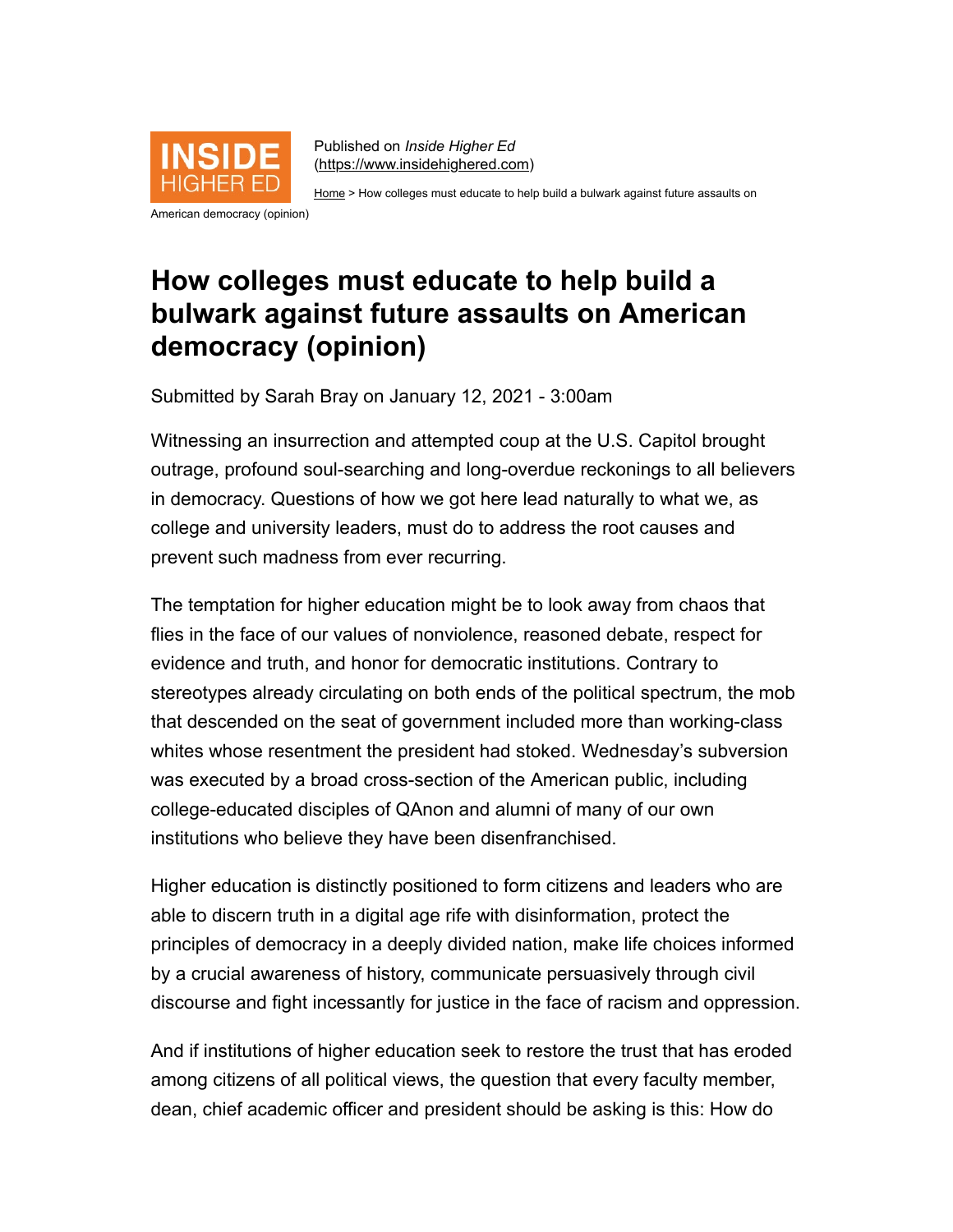we need to educate in order to help build up a bulwark against future assaults on American democracy?

Today, even more than a week ago, certain skills and realms of knowledge belong in every citizen's intellectual tool kit. The five we propose here arise out of the traditions of liberal arts education but must be fashioned anew in response to the demands of information, media and political ecologies that have undergone staggering transformations in the space of a few decades. We do not seek to specify how any particular institution might reimagine its courses, degrees or departments, but if colleges and universities are to meet the challenges of this moment, we need to offer students at least the following.

**Information literacy, including scientific literacy.** This week's insurrection was built on lies -- falsehoods about the presidential election that every judge and election official who considered them had debunked. As Georgia secretary of state Brad Raffensperger put it, "Mr. President, the challenge that you have is the data you have is wrong."

And yet those falsehoods multiplied and circulated, often through media that simply didn't exist when today's curricula were designed. (We might say the same about the spread of false claims related to the pandemic, such as the efficacy of masks against the COVID virus.)

Social media and the internet as we know them today are among the most transformative inventions in the history of communication, but they come with few guardrails. We have to prepare students to sift discerningly through the reams of information at their fingertips, to interpret quantitative and qualitative data, to distinguish truthful from untruthful claims, and to understand how information makes its way to them and how the media shapes our national discourse.

**Democracy and the rule of law.** Not only did President Trump whip up the mob with falsehoods, but they were falsehoods easily debunked by even a rudimentary understanding of the institutions of U.S. democracy. It is simply not the case that the vice president can singlehandedly prohibit the certification of a state's electoral votes.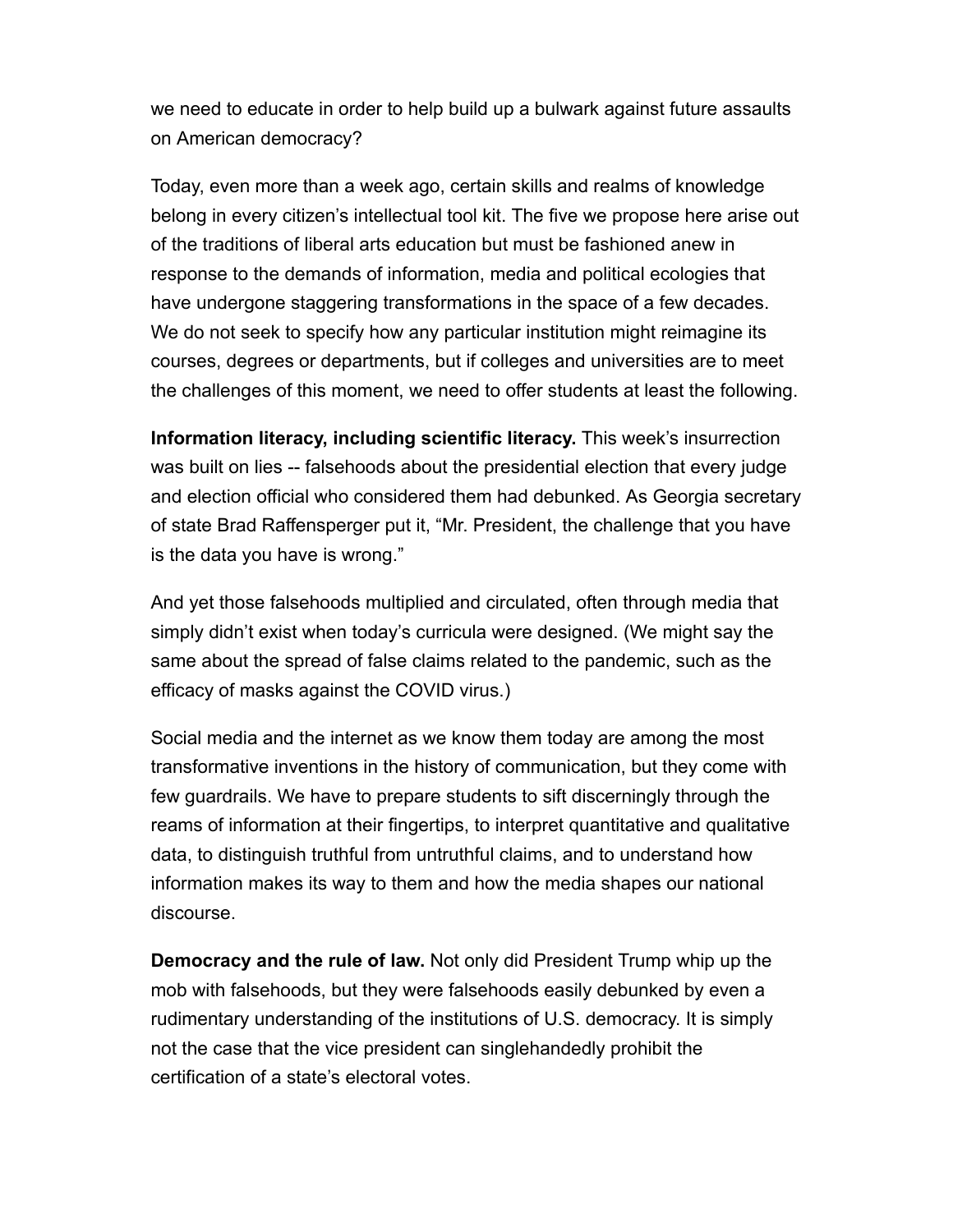Many students come to college woefully underinformed about the mechanisms of democracy; as the [Center for American Progress](https://www.americanprogress.org/issues/education-k-12/reports/2019/12/14/478750/strengthening-democracy-modern-civics-education/) [1] has warned, less than 25 percent of high school graduates are proficient in civics. It is difficult to honor the rule of law without understanding its institutions, and colleges must prepare students to be citizens knowledgeable about the U.S. Constitution, the values it enshrines and the fragile means by which democracy functions.

**United States history -- all of it.** It is easy, as many members of Congress did in their remarks the day after the insurrection, to romanticize the Constitution and its framers. American exceptionalism, which has so often been couched in religious language, obscures this nation's full and complex history.

This summer, for instance, many white Americans came to grips for the first time with the legacies of slavery, lynching, Jim Crow, mass incarceration and police violence with which our Black and brown sisters and brothers have lived, viscerally, for centuries. College and university curricula have hidden other forms of oppression and marginalization as well, whether the experience of immigrant laborers or that of the LGBTQ+ community.

If we expect our students to engage thoughtfully in conversations about the future of the nation, we have to teach them about the past in an unvarnished way. That includes unpacking why Capitol police and other law enforcement officers treated most of the insurgents with kid gloves, in striking contrast to the brutal treatment meted out to Black Lives Matter protesters over the summer.

**Rhetoric.** Throughout history, demagogues with the capacity to tap into the darkest features of human nature have gained unimaginable influence and power. The ability to persuade, to frame one's ideas and arguments in ways that can shape minds and hearts, is value neutral -- it can serve good as well as evil ends.

Students not only need to be rhetoricians but equally to be shrewd consumers of rhetoric. Colleges can help form discerning citizens who recognize when others are trying to manipulate their emotions and warp their reasoning --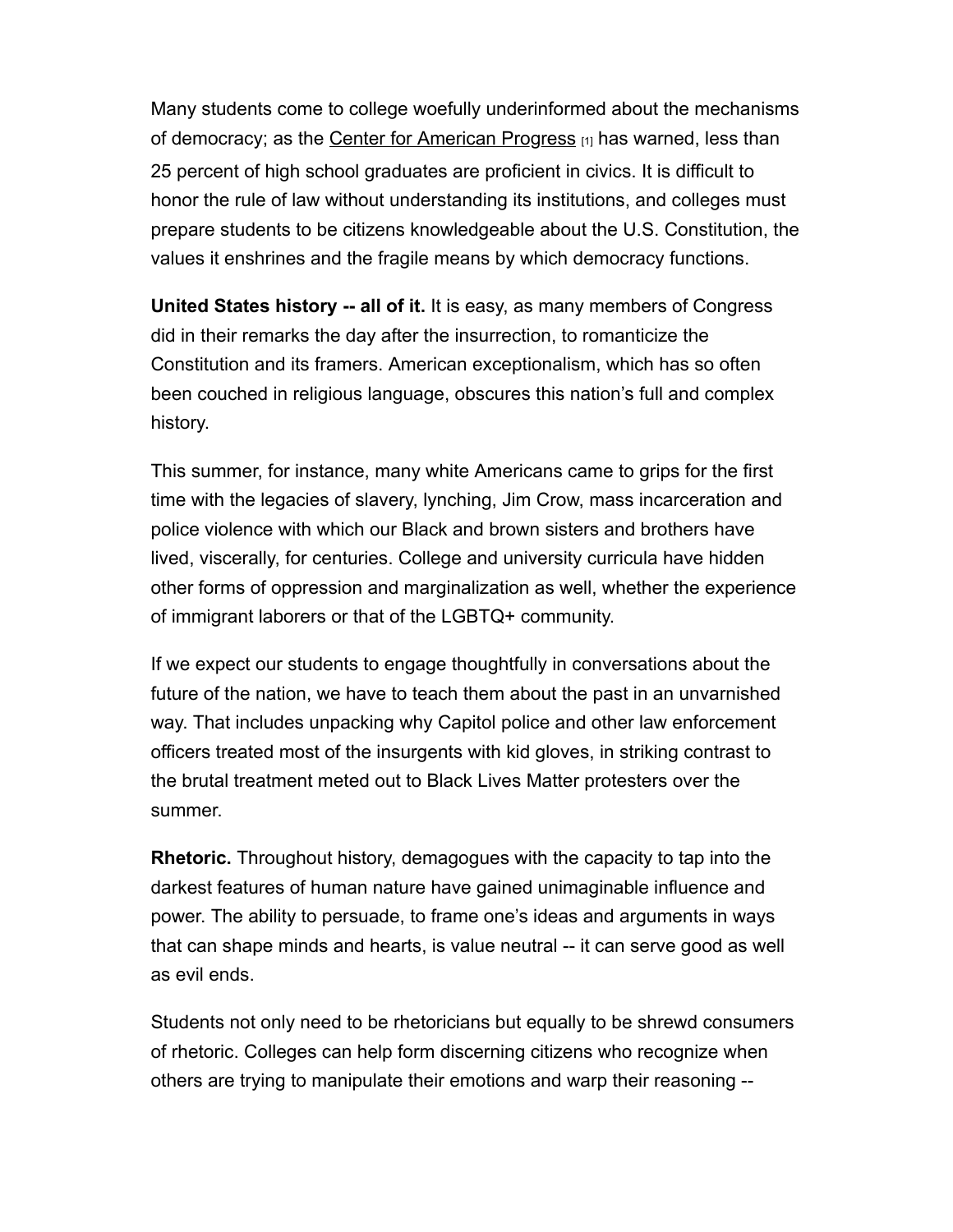whether through incomplete or biased narratives about the past, fearmongering, intimidation or simply false claims regarding the facts.

**Ethics and character.** When the books finally close on the current administration, posterity will not be kind to those who abandoned their values in the pursuit of power. As Senator Mitt Romney asked Wednesday night, "Do we weigh our own political fortunes more heavily than we weigh the strength of our republic, the strength of our democracy and the cause of freedom? What is the weight of personal acclaim compared to the weight of conscience?"

Fundamental to the project of college is to help students develop and live out their moral values and character. What constitutes the good life is a timeless question, and students need opportunities to explore and interrogate competing visions of what is good, what is just and what sources of meaning and values they will regard as important or ultimate. These conversations are all the more important in a moment when traditional sources of ethics, especially religious institutions, face crises of credibility that dwarf those facing higher education.

The coming transition in presidential administrations offers colleges and universities the opportunity to contribute to the rebuilding of American democracy, after four years in which truth, knowledge and expertise have come repeatedly under attack. This is not inherently a partisan project, although there will be, and ought to be, principled disagreements about the best tactics and strategies to pursue.

In the end, if higher education is to live up to our mission, our very reason for being, we have to ask what we did -- and what we failed to do -- that helped make possible the tragic events of Jan. 6.

*Dennis C. Jacobs is provost and senior vice president for academic affairs at Fordham University. Patrick Hornbeck is professor of theology and special faculty adviser to the provost for strategic planning.*

**Image Source:**  yegor aleyev/TASS/getty images **Multiple Authors:**  [Dennis C. Jacobs](https://www.insidehighered.com/users/dennis-c-jacobs) [2] [Patrick Hornbeck](https://www.insidehighered.com/users/patrick-hornbeck) [3]